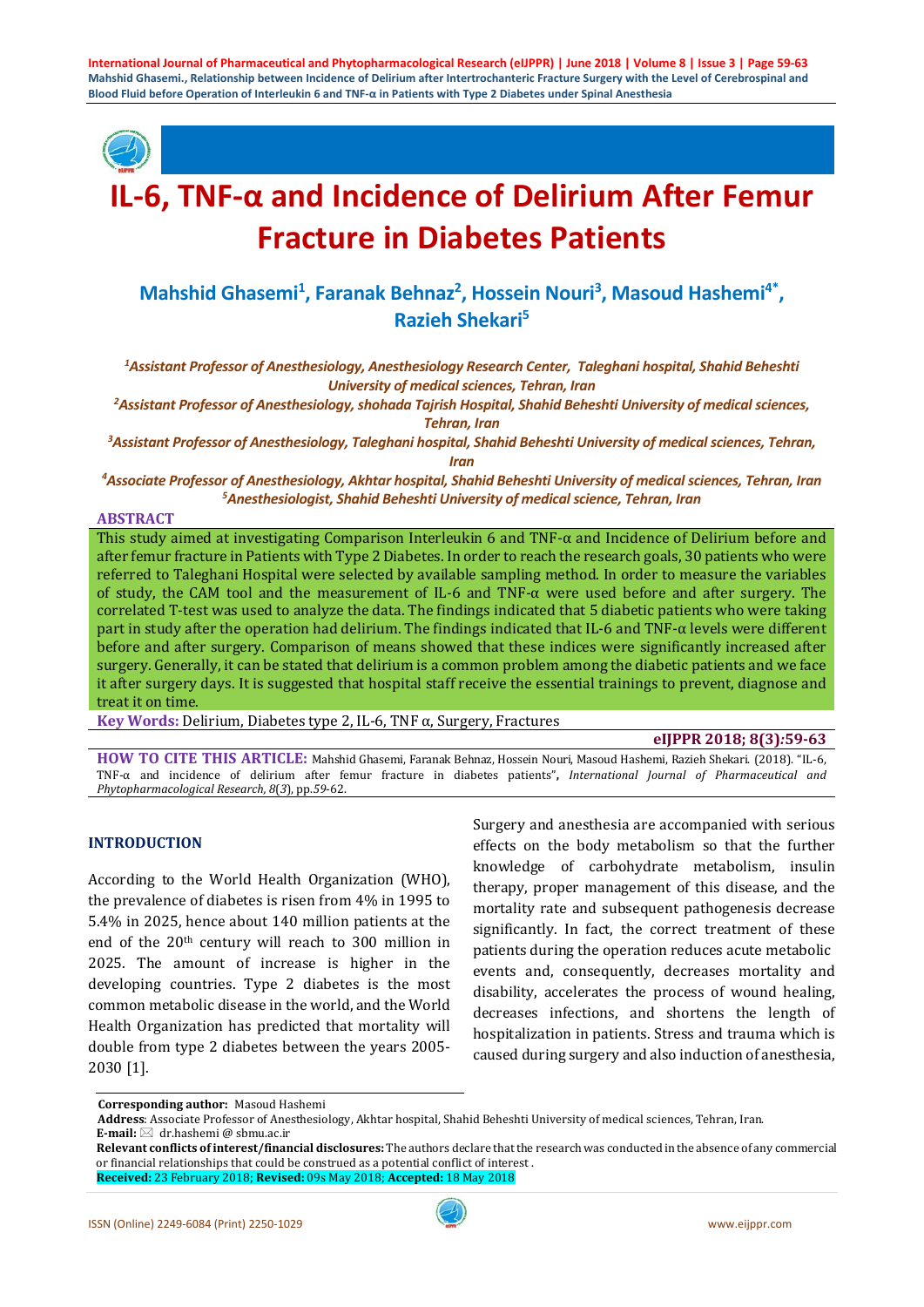increase the level of counter-regulatory hormones (catecholamine, glucagon, cortisol and growth hormone) and also decrease secretion of insulin. Moreover, the insulin efficiency is reduced due to the increased level of these hormones. Metabolic effects can be expected in such a setting of hormonal changes [2,3,4]; including: 1- hyperglycemia, 2- reduction in glucose consumption (via containment of glycogenesis and glucose uptake), 3- increase in glucose production (due to increased gluconeogenesis and glycogenosis), 4- increase in protein catabolism, 5- increase in lipolysis and production of Keton bodies, 6- On the other hand, it will cause in short or long-term effects such as dehydration and hemodynamic instability (due to osmotic diuresis, negative nitrogen balance) which in turn leads to disorders of wound healing and muscle mass loss, fat tissue loss and energy stores, and finally leads to the loss of amino acids, vitamins and minerals. It should be noted that neuroaxial anesthesia compared to general anesthesia is associated with lower levels of glucose metabolism. In general, the severity of these metabolic responses during the procedure depends on the duration of surgery, the severity of the underlying disease, the type of diabetes, the presence of infection and the type of anesthesia [5].

One of the consequences of surgery is Delirium. Delirium can cause events and complications that, in general, lead to an increase in the length of hospitalization time, reduction in patients' independent operation, reduction in cognitive operation of patients, and even increase in mortality and death, which ultimately result in worsening the surgical outcomes [6]. Each year, \$ 150 billion is spent in the United States regarding the delirium, and since about 40% of the patients are preventable, recognizing and evaluating the factors involved in it in order to reduce the incidence, in addition to reducing the cost of treatment, cause reduction of healthcare costs [6].

So far, various studies have been conducted to investigate the cause and pathophysiology of delirium, and contrary to the high number of studies, in order to identify the risk factors of delirium, investigations for finding molecular mechanisms out are inadequate [7]. However, several hypotheses have been proposed for the pathology of this disorder, in which the hypothesis of Imbalance Neurotransmitter and Impairment Inflammatory are more frequent than others [8]. Increasing the age can increase inflammatory factors, which in some studies is called in short inflammaging, and this phenomenon has local and systemic effects in the body and can directly affect certain incidence of diseases, including delirium [9, 10].

Several studies have been conducted to identify the risk factors associated with the type of disease or surgery (duration of surgery, the amount of bleeding, duration of the tourniquet time, etc.) that have been implicated in the incidence of POD or POCD. However, diabetes as an inflammatory factor and the incidence of POD or POCD, and the level of blood and serum inflammatory factors such as IL-6 and TNF- $\alpha$  have not been studied. Therefore, the aim of this study was to investigate the relationship between incidence of delirium after operation of intertrochanteric fracture surgery with level of Cerebrospinal and blood fluid before operation of IL-6 and TNF- $\alpha$  in patients with type 2 diabetes under spinal anesthesia.

### **METHODOLOGY**

The study was a single-blind clinical trial. The research population was all diabetic patients over 60 years old with intertrochanteric fracture, under spinal anesthesia, which was selected through available sampling method for 30 patients who referred to Taleghani Hospital. All referred diabetic patients were included in the study to complete the sample size.

#### **METHOD**

Patients aged 60 or above 60 with type 2 diabetes that were referred to Taleghani Hospital due to acute proximal lower-extremity fractures were candidates of the orthopedic surgery, and were first asked about diabetes. Then for diabetic patients, a questionnaire was filled including demographic information such as age, sex, background of smoking, medical background such as the duration of diabetes, background of blood pressure, background of cardiovascular disease, background of cerebrovascular abnormalities such as stroke, transient ischemic attacks, and background of environmental vascular diseases. Patients with drug addiction, pathologic fracture, THA operation, more than 3-hour length of surgery or contraindication, or failure to perform spinal anesthesia or patient who are not pleased to participate in the study were excluded. Before and during operation in order to get the best metabolic status, blood glucose levels were controlled in the range of 120-180 mg / dl. After filling out the questionnaire and assessing the cognitive status of patients by CAM and then performing the femoral block in Quincke 25 G needles under sterile conditions, they were subjected to PL under and 1 cc samples of CSF were sent to the laboratory and were subjected to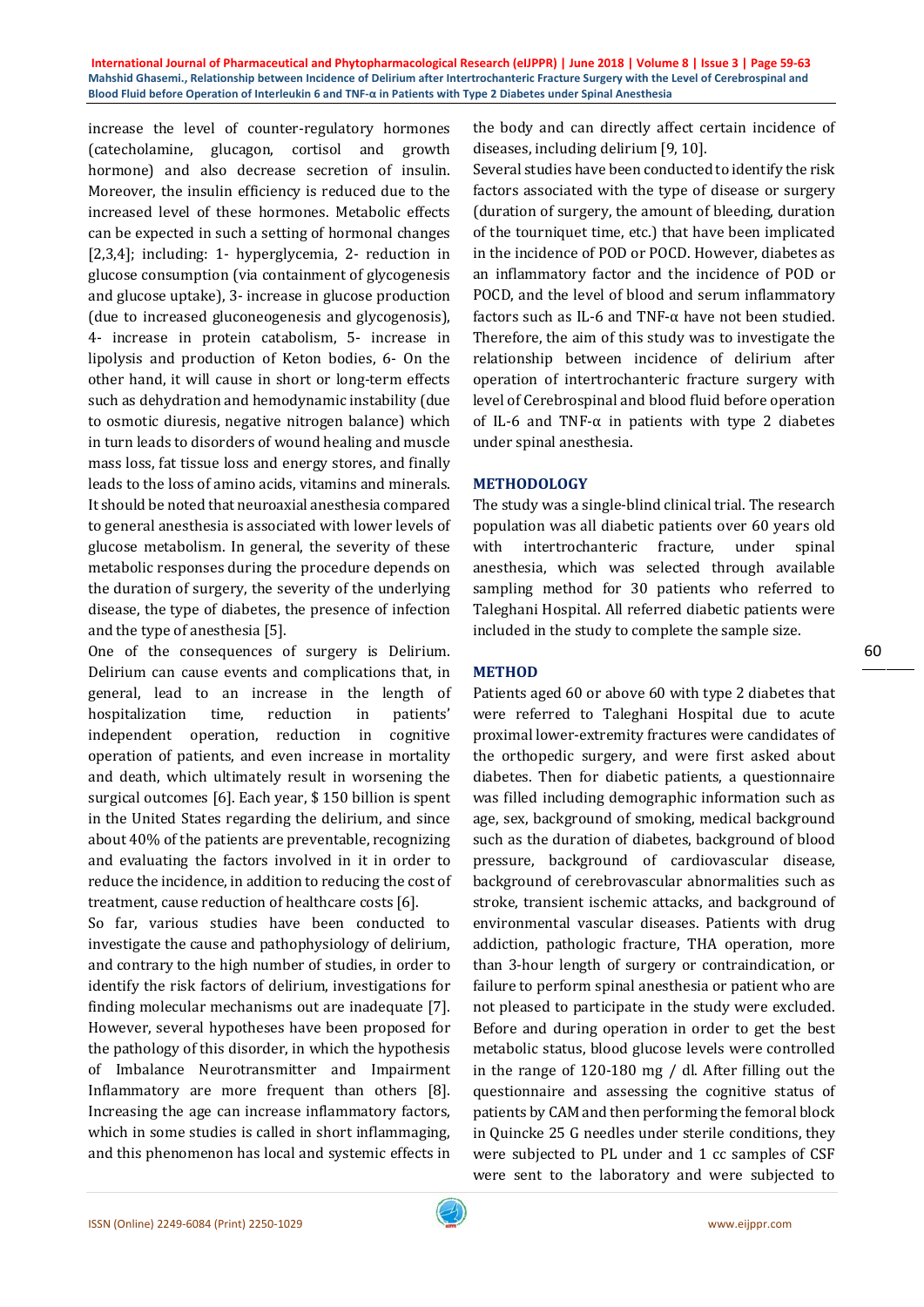anesthesia of the spinal cord by injection of Local Anesthetic in the intrathecal space. At the same time, a blood sample was sent to the laboratory to measure IL-6 and TNF-α. Duration of surgery was recorded according to the anesthetic sheet and the amount of bleeding was recorded by counting blood gases and estimating amount of blood in suction. After surgery, POD was evaluated by MCA on the first and third day after surgery. The CAM tool was used to measure the delirium.

**CAM:** The CAM tool is set up based on DSM-III criteria and has 9 main items, including sudden and volatile initiation, thought disorder, change in level of consciousness, memory impairment, perception disorder, behavioral disorder such as restlessness or slow motion, and sleep disturbance. Data is collected on the basis of an open question and requires the ability to speak in patients. After psychosocial assessment by MMSE[1](#page-2-0), the physician wi[ll](#page-2-0) be able to assess the patient's delirium using the CAM2 tool. Completion of this tool takes 20 minutes and should be filled by experienced people. If it is used by non-physicians, its sensitivity decreases. The tool has a sensitivity of 92.8% [11, 12]. In analyzing data, the meanings, standard deviations, frequency, tables and charts were used to categorize and summarize the collected data. In examining statistical pre-requisites according to the number of observations in each distribution, the Kolmogorov-Smirnov test was used to verify the natural distribution of the data. According to statistical assumptions, correlated T**-**test at 95% confidence level to compare the variables before and after the operation and the version 22 statistical package were used.

#### **RESULTS**

At the beginning of the study, out of 38 volunteers, 30 patients were selected to participate in the study. The participants in the study consisted of 18 (60%) women and 12 (40%) men. The age range was 60-75 years old and the mean age was 68.5 years. Delirium evaluation was performed by the anesthetist on the first and third days after surgery. The results of the study indicated that on the first day, delirium symptoms were observed in 5 patients. The other two had symptoms but were not diagnosed by Delirium anesthetist. On the third day, two patients remained in this condition, and the rest of the patients returned to normal status. The results of Kolmogorov's test represented that the distribution of data was normal (P> 0.05). The evaluation of blood parameters before and after the operation indicated that IL-6 and TNF-α levels were different before and after surgery (Table 1). The compared means indicated that these indices were significantly increased after surgery.

| Variable     | Average and Standard Degrees of |                              |         | P          |
|--------------|---------------------------------|------------------------------|---------|------------|
|              | Deviations                      |                              | Freedom |            |
| $IL-6$       | <b>Before</b>                   | $1.54 \pm 0.74$              | 29      | 1.22 0.015 |
|              | surgery                         |                              |         |            |
|              | After                           | $1.95 \pm 0.87$              |         |            |
|              | surgery                         |                              |         |            |
|              | Before                          | 13.12±4.32<br>$15.57 + 5.11$ | 29      | 1.38 0.000 |
| TNF $\alpha$ | surgery                         |                              |         |            |
| (g/L)        | After                           |                              |         |            |
|              | surgery                         |                              |         |            |

| Table 1. The Results of Correlated T-Test Analysis before |
|-----------------------------------------------------------|
| and after the Operation of IL-6 and TNF- $\alpha$ Indices |

#### **DISCUSSION AND CONCLUSION**

This study aimed to investigate Comparison Interleukin 6 and TNF-α and Incidence of Delirium before and after femur fracture in Patients with Type 2 Diabetes.

The findings indicated that 5 diabetic patients had delirium after the surgery. Other findings indicated that IL-6 and TNF-α levels were different before and after surgery in a way that the comparison of means indicated that these indices were significantly increased after surgery. These findings are consistent with the results of [13,6]. For example, [13] conducted a study on patients undergoing major knee surgery. In this study, patients underwent spinal anesthesia after femoral block. Significant results were found between the incidence of POD and POCD with levels of IL-5, IL-6, IL-8, MCP-1 and other inflammatory factors in plasma, as well as IL-6, TNF- $\alpha$  and interferon gamma in CSF. [6] measured the inflammatory cytokines in pre-operative samples with ELISA method, and in addition to the incidence of POD, the serum levels of these cytokines were examined for cognitive status and mortality in the hospital. As a result, in this study, the increase in IL-6 and decrease in IL-12 was associated with the incidence of POD; and high level of IL-6 before surgery was significantly associated with POD. Also, the high level of this inflammatory factor was associated with poor functional status, cognitive impairment, emergency admission and the burden of accompanying illnesses. Therefore, the serum level of IL-6 greater

<sup>2</sup> confusion assessment method

<span id="page-2-0"></span> <sup>1</sup> Mini Mental Status Examination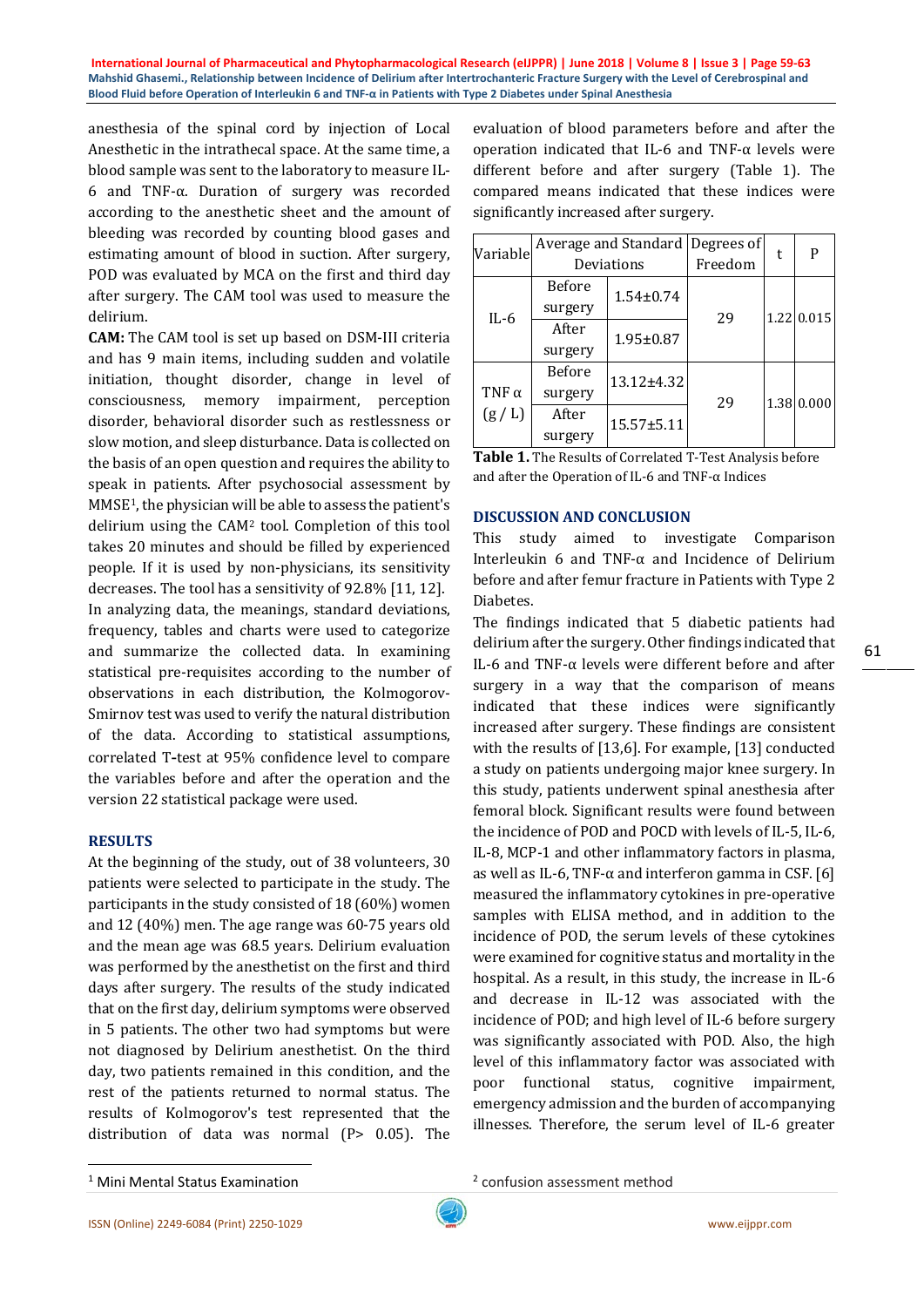than 9 pg / ml in this paper were presented as a risk factor in addition to the known risk factors of POD. Studies have indicated that the incidence of delirium varies depending on the severity of the disease, the used scale and the reasons for Hospitalization [14]. Studies have also indicated that the relative frequency of delirium is higher in patients with diabetes, hypertension and heart disease [15]. It seems that in the present study, diabetes had an important role in incidence of this disorder in subjects. In some other studies, the subjects with more than 65-year-old were considered to be in a risk factor of delirium [16, 17, 18]. In the present study, the mean age of patients was 68 years old, which could have an important role in the incidence of delirium in the subjects. Other findings indicated that levels of IL-6 and TNF-α in the postoperative period were significantly higher before the operation. In diabetic patients, it has been represented that expression of TNF-α gene, its protein content in the skeletal muscle and its serum concentration levels increase, which seems to be the main source of elevated serum levels of these cytokines in adipose tissue [19]. It can be said that surgery in the patients of the present study leads to an increase in inflammatory factors of IL-6 and TNF-α. Generally speaking, delirium is a common problem in diabetic patients and is evident during the post-operative days. It is suggested that hospital staff receive the necessary training to prevent, diagnose and treat it on time.

# **REFRENCES**

- [1] Danaei G, Finucane MM, Lu Y, Singh GM, Cowan MJ, Paciorek CJ, et al. (2011). "National, regional, and global trends in fasting plasma glucose and diabetes prevalence since 1980: systematic analysis of health examination surveys and epidemiological studies with 370 country-years and 207 million participants". Lancet. 378(9785): PP: 31-40.
- [2] McMahon M, Gerich J, Rizza R, Effects of glucocorticoids on carbohydrate metabolism. Diabetes/Metabolism Reviews 1988; 4: 17-30.
- [3] Shamoon H, Hendler R, Sherwin RS. Synergistic interactions among antiinsulin hormones in the pathogenesis of stress hyperglycemia in humans. Journal of Clinical Endocrinology and Metabolism 1981; 52: 1235-41.
- [4]Gavin LA. Perioperative management of the diabetic patient. Endocrinology and metabolism Clinics of North America 1992; 21: 457-75.
- [5] Vacas S, Degos V, Tracey KJ, et al. High-mobility group box 1 protein initiates postoperative cognitive decline by engaging bone marrowderived macrophages. Anesthesiology. 2014; 120(5):1160–67.
- [6] Capri M, Yani SL, Chattat R, et al. Pre-operative, High-IL-6 blood level is a risk factor of postoperative delirium onset in old patients. Front Endocrinol (Lausanne) 2014; 5:173.
- [7] Maclullich AM, Ferguson KJ, Miller T, de Rooij SE, Cunningham C. Unravelling the pathophysiology of delirium: a focus on the role of aberrant stress responses. J Psychosom Res (2008) 65:229–38.
- [8]Alagiakrishnan K, Wiens CA. An approach to druginduced delirium in the elderly. Postgrad Med J (2004) 80:388–93.
- [9] Cevenini E, Caruso C, Candore G, Capri M, Nuzzo D, Duro G, et al. Age-related inflammation: the contribution of different organs, tissues and systems. How to face it for therapeutic approaches. Curr Pharm Des (2010) 16:609–18.
- [10] Fulop T, Larbi A, Witkowski JM, McElhaney J, Loeb M, Mitnitski A, et al. Ageing, frailty and agerelated diseases. Biogerontology (2010) 11:547– 63.
- [11] Devlin JW, Fong JJ, Fraser GL, Riker RR. Delirium assessment in the critically ill. J Intensive Care Med. 2007; 33(6):929-940.

62

- [12] Vreeswijk R, Timmers JF, de Jonghe JF, Kalisvaart KJ. Assessment scales for delirium. J Aging Health. 2009; 5(3):409-425.
- [13] Hirschi Jan, Susana Vacas, Niccolo Terrando, Miao Yuan, Laura P. Perioperative cerebrospinal fluid and plasma inflammatory markers after orthopedic surgery, Journal of Neuro inflammation (2016), 13:211.
- [14] Van den Boogaard M, Schoonhoven L, Van der Hoeven JG, Van Achterberg T, Pickkers P. Incidence and short-term consequences of delirium in critically ill patients: a prospective observational cohort study. International journal of nursing studies. 2012; 49(7):775-83.
- [15] Xue P, Wu Z, Wang K, Tu C, Wang X. Incidence and risk factors of postoperative delirium in elderly patients undergoing transurethral resection of prostate: a prospective cohort study. Neuropsychiatric Disease and Treatment 2016; 12: 137-42.
- [16] Kazmierski J, Kowman M, Banach M, Fendler W, Okonski P, Banys A, et al. Incidence and predictors of delirium after cardiac surgery: